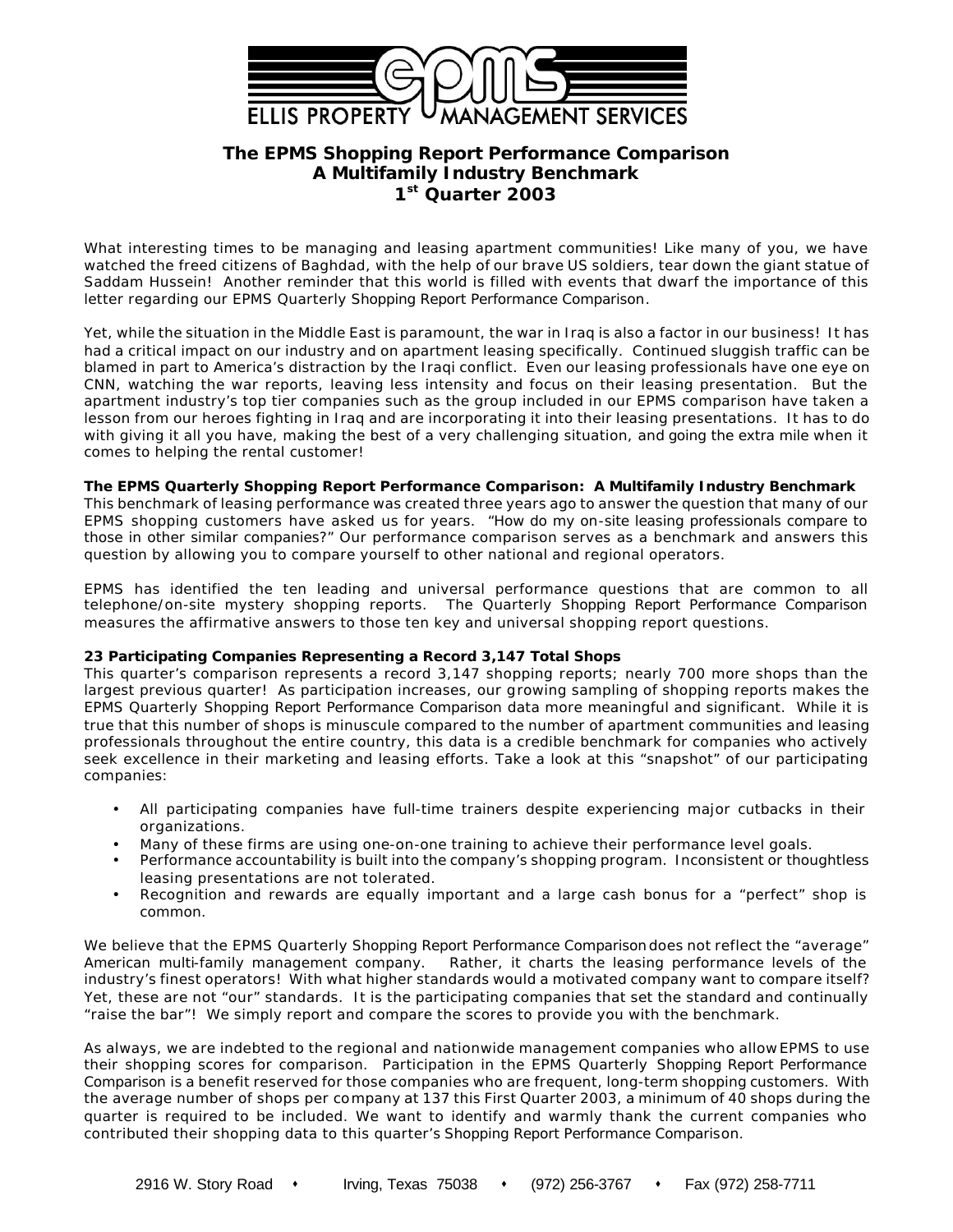| AIMCO                                | <b>Fairfield Residential</b>                           | RAM Partners, LLC                         |
|--------------------------------------|--------------------------------------------------------|-------------------------------------------|
| Amli Residential                     | Fogelman Management Group                              | Steven D. Bell & Company                  |
| <b>BRE</b> Properties                | Forest City Residential Management Tarragon Management |                                           |
| Capreit                              | <b>Gables Residential Services</b>                     | <b>Trammell Crow Residential Services</b> |
| <b>CWS Apartment Homes</b>           | <b>Greystar Management Services</b>                    | Village Green                             |
| E & S Ring Corporation               | Home Properties                                        | Walden Residential                        |
| <b>EPT Management</b>                | Lincoln Property Company                               | <b>Windsor Communities</b>                |
| <b>Equity Residential Properties</b> | Post Properties                                        |                                           |

#### **Lincoln Property Company Ranks #1 in Benchmark Comparison**

Lincoln Property Company achieved the top position in our nationwide comparison for the sixth consecutive quarter. LPC's first quarter average of 91.6% is both a company and benchmark all time record score. LPC continues to "go the extra mile" by pushing its company averages each quarter since the beginning of this shopping report score comparison.

LPC's continued high benchmark scores are a direct result of their focus on performance. LPC's commitment to training, especially sales and marketing training is evident in their consistently exceptional shopping report scores. Congratulations to the LPC team for their obsession with leasing excellence!

## **New Quarterly Performance Comparison Record at 85.7%**

First Quarter 2003 performance scores are up significantly! The average score of 85.7% not only marks the highest First Quarter overall average, but it is also a record score for the three-year history of the survey! Not only does this benchmark mark a record overall average score, the First Quarter 2003 *Shopping Report Performance Comparison* is the first in which the top three companies all earned average scores in the 90s!



**Score High/Low Ranges –** In addition to our record high company scores, the First Quarter 2003 also saw the highest low score at 76.6%. Like the trends the past few quarters in which the high/low ranges were narrowing, this quarter's difference between the top and bottom average score narrowed the most since the beginning of the benchmark. Below are the average high/low First Quarter scores for the past four years:

| 1 <sup>st</sup> Quarter      | <b>Overall Average</b> | <b>Company Score - Average Ranges</b><br>High<br>Low |       |       |  |  |  |  |
|------------------------------|------------------------|------------------------------------------------------|-------|-------|--|--|--|--|
| 1 <sup>st</sup> Quarter 2003 | 85.7%                  | 91.6%                                                | 76.6% | 3.147 |  |  |  |  |
| 1st Quarter 2002             | 83.6%                  | 88.8%                                                | 71.8% | 2,323 |  |  |  |  |
| 1st Quarter 2001             | 82.1%                  | 88.8%                                                | 66.3% | 1,893 |  |  |  |  |
| 1 <sup>st</sup> Quarter 2000 | 78.7%                  | 85.9%                                                | 64.3% | 1,267 |  |  |  |  |

We reported last quarter that the narrowing of the range difference between the high/low average company scores seemed to indicate a more competitive and level playing field. Participating companies in the Fourth Quarter 2002 report posted a 15.6 point gap between the top and bottom finishers. This quarter that trend continues as the top score breaks our performance benchmark record while the lowest company average is above the previous scores the past few quarters. This First Quarter 2003 benchmark shows a 15.0 point gap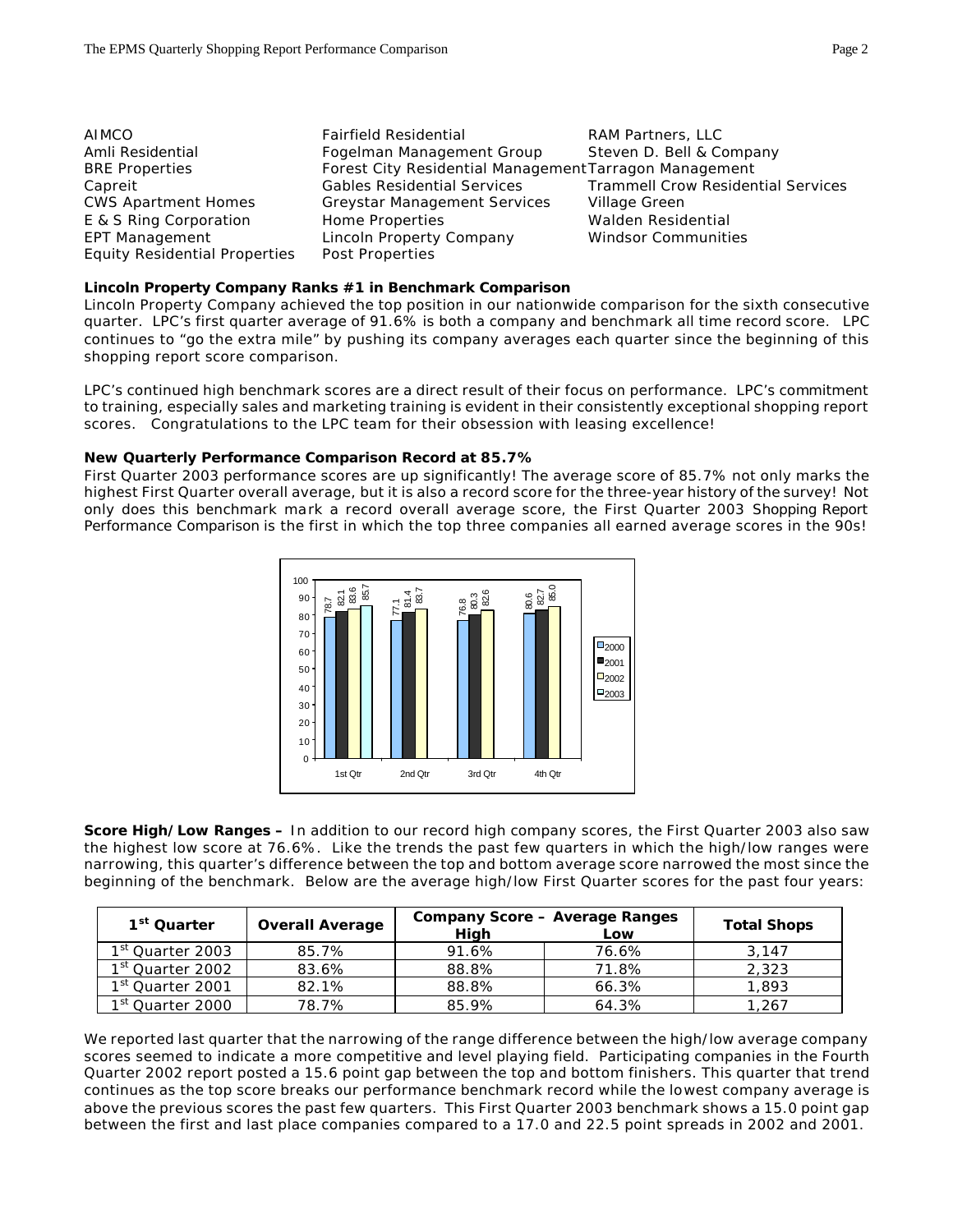In addition to the n arrowest spread ever, the overall score average is almost three points higher compared to one year ago, and the top tier companies continue to push their scores upward. With 23 management companies included in this report, three scored 90% or above, seventeen companies scored between 89.9% to 80.2% and three scored below 79%

**Leasing "Performance Accountability" is the Watchword! -** Despite the ailing apartment markets and depressed NOIs, there continues to be a tremendous focus on performance. Owners are keeping the on-site teams on the hot seat with rigid accountability to clearly defined leasing standards. Supervisors are not backing off from wanting credible feedback and critique about their leasing professionals' sales skills.

This is evident from the continued increase in shopping activity in all regions. We are delighted to see the focus back toward a more simple and direct sales approach that realizes the importance of the presentation basics. Getting phone numbers, setting appointments, an immaculate environment, "creating relationship", and asking for the sale are again the measure for success.

## **Rental Prospect Follow-Up**

Today's rental prospect seems to be looking further in advance and at more community options. Even the best leasing professionals do not always make the sale on the prospect's initial visit. Therefore, *following up* is not just necessary but vital to a full circle leasing effort. So, how do your on-site teams follow up on rental prospects? Wouldn't you like to know?

In a search of 4,896 separate shopping reports, we found these interesting statistics:

- 38% followed up by telephone
- 33% followed up by US mail
- 5% followed up by email

Our statistician tells us these percentages have a margin error of less than 5% due to the fact that a small percentage of shoppers do not report follow up. Yet, when follow up is NOT reported, that usually means there was none.

## **Unacceptable Leasing Practices!**

Overall leasing performance continues to be lackluster considering the state of our industry! Remember, this *Shopping Report Performance Comparison* reflects only companies that choose to participate, have training as a priority, and make leasing excellence a corporate mandate! These benchmark scores are **much higher** than average shops because the participating firms focus on leasing and, frankly, scoring high on the EPMS Quarterly *Shopping Report Performance Comparison.*

- Less traffic is not translating into more attention to the prospect. In fact, our shoppers continue to report that the leasing professional "seemed rushed" or "distracted" and was anxious to get back to their paperwork.
- **Apartment key given to the prospect! –** We really thought the days were over when a leasing professional would give a key to a shopper. Yet, we still get reports that the prospect is sent to view an apartment because the on-site person is "too busy".
- **Focus is on the process rather than the goal of more residents. –** Several shoppers have noted managers and supervisors in adjacent offices failing to assist leasing professionals in the very busy leasing area. One leasing consultant was juggling FIVE rental prospects by herself while her manager and property supervisor watched through a window in the next office. This particular property had a critical occupancy challenge. Wonder why?
- **Wacky Weekend Staffing –** While we typically do not shop properties on the weekends, this is sometimes a client's request. Often the shopper can never get through on the phone and visits the property only to find a leasing professional by herself with an office full of residents and rental clients! When will we begin fully staffing our offices with the entire "A Team" on these very busy leasing AND *resident relations* days?
- **"What Do You Want to Know?" –** That is the question that too many of our shoppers hear when they call on the phone to ask for information about a particular apartment community. How enticing!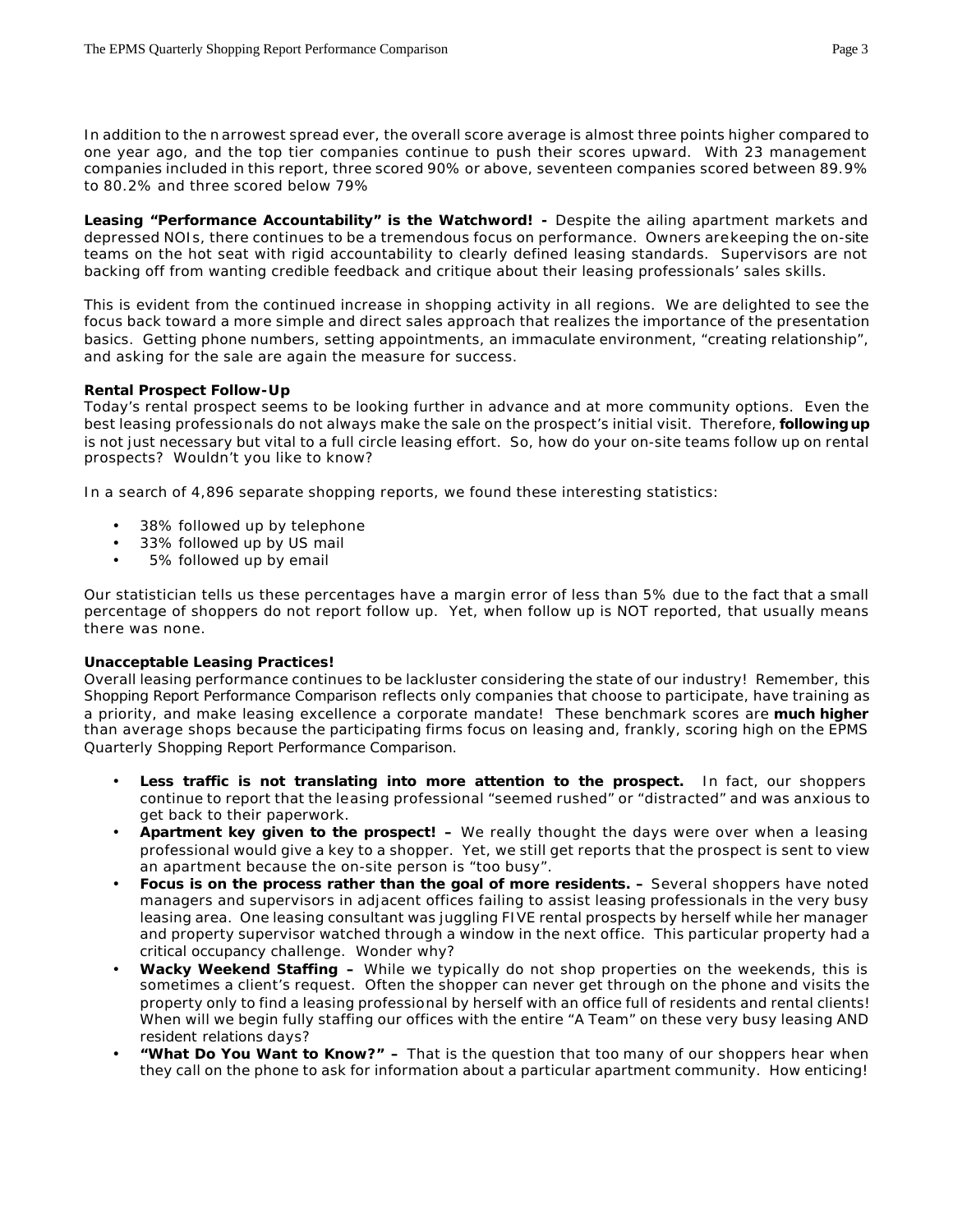#### **Leasing Excellence Abounds!**

"Award-winning" leasing presentations are the norm for companies who have remained dedicated to having the finest sales force on their communities. Friendliness, exceptional people skills, and strong communication expertise separate the *great* performers from the good. There is definitely an elite level of leasing professionals who are rising to the top in our industry. These individuals who choose "leasing" as their career are in great demand and earn top dollar in their on-site positions. With bonuses and commissions, these leasing warriors often make more money than the manager! Some of the " best practices" we have observed include:

- The Leasing Professional using the term "you must have" this or that amenity or benefit when selling the property to a client.
- Asking the kinds of personal questions that reveal the real motivation for the prospect's decision to move AND contribute to a more trusting relationship between all parties.
- After creating the right relationship with the prospect, asking for the commitment (CLOSING!) three or more times.
- More gracefully and genuinely selling to the telephone rental prospect.

Understanding the importance of getting the telephone prospect to the rental office. In fact, out of 3,147 recent EPMS shopping reports, 86.5% attempted to schedule an appointment and 68.1% got the prospects telephone number so they could follow up!

The *EPMS Shopping Report Performance Summary* is an excellent tool to help you shape your company training programs to address specific strengths and weaknesses of your Leasing Professionals.

Ellis Property Management Services (EPMS), AMO, has been providing comprehensive, executive-ready shopping reports nationwide for more than 18 years. Our references include some of the largest and most well-known property management companies in the country. Shopping reports are the foundation of our company! EPMS also provides an array of training seminars, education curriculum design, and consulting that can impact leasing performance and effectiveness. For more information on EPMS' services, please contact Joanna Ellis, CAPS at (972) 256-3767 or by email, jellis@epmsonline.com. You can also visit our web site, www.epmsonline.com.